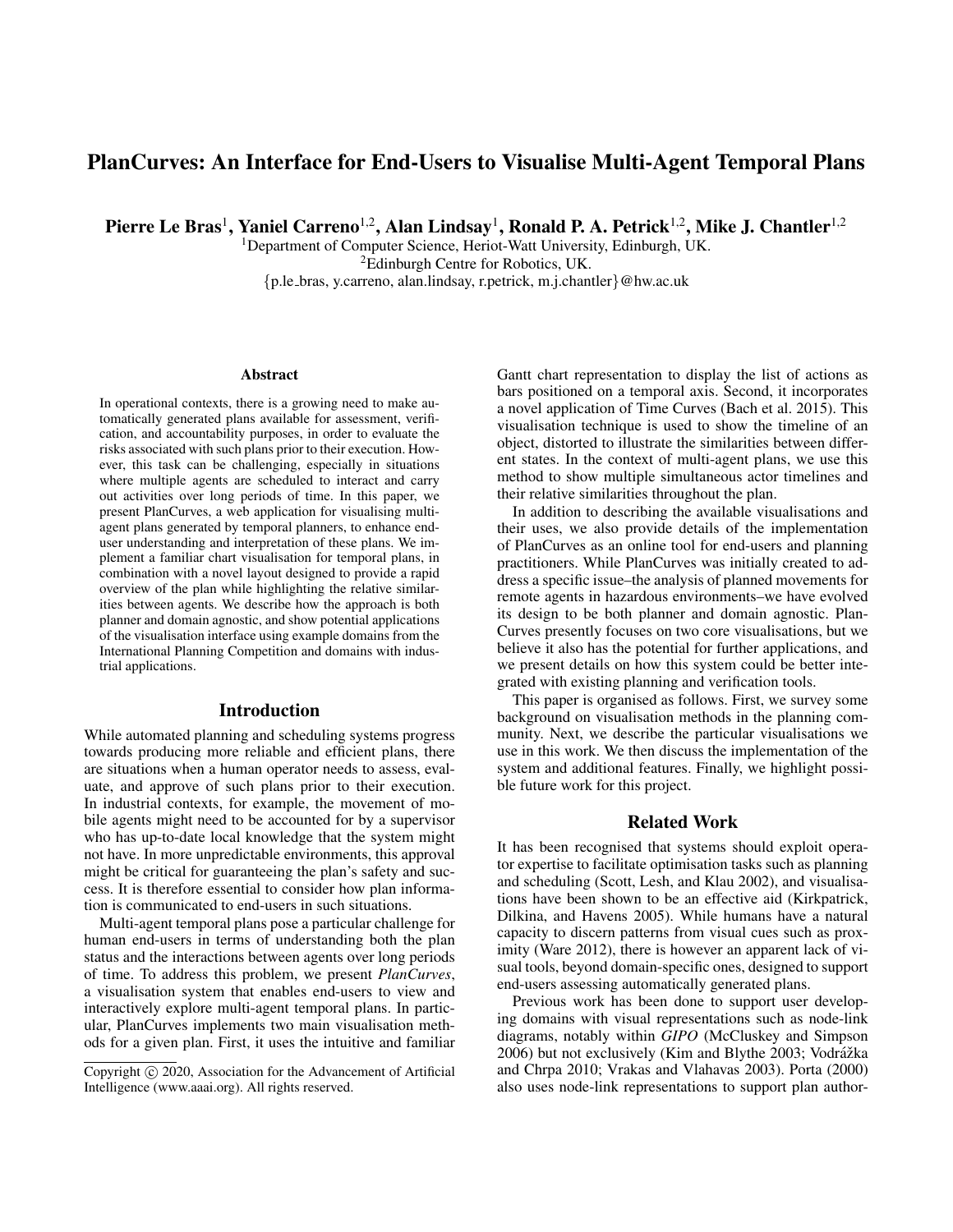

Figure 1: Activity Charts are similar to Gantt charts and depict the order, sequence, and timing of activities. Bars representing activities are grouped by actor, providing users with a perspective on their individual missions.

ing. In *itSIMPLE*, Vaquero et al. (2007) make use of Petrinets to represent domains. The scope of our work, however, emphasises the visualisation of plans themselves (rather than domains) for assessment by non-planning experts prior to their implementation.

Gantt charts are probably the most common type of visualisation used to map a set of tasks (or actions) onto a time axis. As such, they are the go-to representation for systems visualising temporal plans, e.g., in *itSIMPLE* (Vaquero et al. 2007), *EUROPA* (Barreiro et al. 2012), or *ModPlan* (Edelkamp and Mehler 2005). These classical Gantt charts come with a constraint: the activities are simply listed and ordered chronologically. The relationship between tasks, based on actor or resources used, are therefore not represented. Recent implementations, however, propose to reorder activities in more meaningful ways (Pralet et al. 2018; Sampath et al. 2013), grouping them by actor, resources, or locations. These works are however integrated within domain-specific applications.

Gupta et al. (2016) formalise this revision of Gantt charts to depict similarity information between activities. In their work, they use two categorical axes to estimate the similarities between activities: actors and discrete location. Since our work focuses on depicting multi-agent plans and, in particular, making the different agent tracks understandable to end-users, we implement a similar activity chart, grouping activities by agent, hence providing a familiar display.

Another common visualisation method for plans is to use simulations, for example of a set environment (Do et al. 2011; Haas and Havens 2008), enabling the users' tacit knowledge of the environment (Fraternali et al. 2012). These techniques can be combined with the above-mentioned Gantt charts to provide more in-depth analyses of plans (Hoogendoorn et al. 2006). These types of visualisations, however, rely on the assumption that the domain also describes an environment, sometimes too specific to be generalisable. We therefore propose to add the optional use of tailored environment simulation for users.

Edelkamp and Mehler (2005) and Vaquero et al. (2007) use abstract simulations (e.g., UML diagrams). While these can be informative, they are still limited by their frame-byframe display method, requiring more time and attention from operators analysing the plans.

A final, less common, type of representation for temporal plans are timelines. Chakraborti et al. (2017) use timelines to display alternative plans. Timelines have also been used to represent resource usage (Barreiro et al. 2012), constraints (Porteous et al. 2011), or property evolution (Vaquero et al. 2009). Batrinca et al. (2013) use this representation to enable collaborative planning across multiple teams. This approach could be used to represent the parallel timelines of multiple agents in a plan. Additionally, while timelines are often represented in a straight linear manner, visualisations such as Time Curves propose to encode similarity information and distort timelines to represent proximity between states (Bach et al. 2015). In our work, we augment the Time Curves visualisation method and display to users the simultaneous activities of multiple agents while showing their relative interactions based on custom similarity measures.

# Visualisations

In this section, we present the two main visualisation methods we use to display plans to users: the Activity Chart and Time Curves. We then present how interactivity can support users in their exploration, and the potential uses of these visualisations.

### Activity Chart

The Activity Chart (Figure 1) relies on the familiar principles of Gantt charts to display activities as horizontal bars, scaling their position and width to a time axis in order to convey two kinds of information: the sequence in which activities take place, and their timings.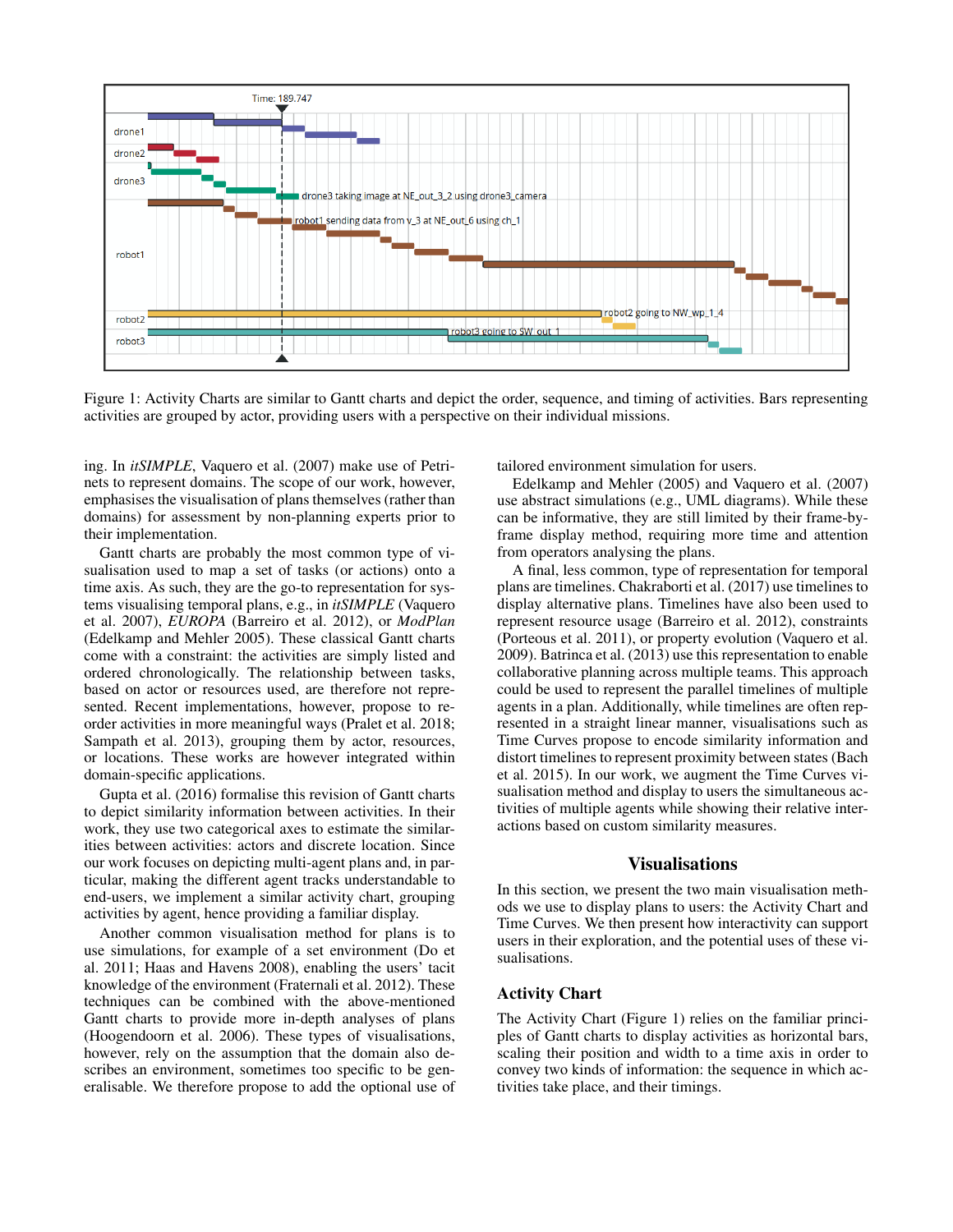

Figure 2: Time Curves depict the timeline of multiple agents, across the entire plan, simultaneously. They *distort* the timelines using similarity measures between states, allowing users to estimate the distances between agents throughout the entire plan.

Unlike classical Gantt charts, where bars (or activities) would only be ordered by timing, we first group them by actor. In multi-agent contexts, this representation provides a different perspective to the user, by focusing on the different agents' overall role and individual contribution to the plan.

While it offers a familiar and intuitive layout, the Activity Chart fails to show the interactions agents can have with each other across the span of the plan. We therefore use a second visualisation to represent multi-agent temporal plans: Time Curves.

#### Time Curves

Time Curves were originally designed to represent the similarity of a single entity across time (Bach et al. 2015). In PlanCurves, we extend this visualisation technique with a novel application: showing the timelines of multiple agents simultaneously, as generated by temporal plans (Figure 2).

Time Curves present the timeline of each actor in the plan, as defined by the user, with each timeline being represented using a sequence of connected dots: the actors' states throughout the plan. These timelines are however *distorted* to communicate the relative similarities between states. We create these distortions by calculating the similarity matrix between states from a set of state features defined by the user. This multidimensional similarity matrix is then embedded onto a 2D projection, the Time Curves' set of dots.

This type of visualisation for multi-agent temporal plans offers the advantage of showing, in one display, the relative task timing and the *interaction* between actors. These interactions are based on the similarity measure used, which is a function of time (to visualise the time dimension) and other features determined by the user, such as physical position in the environment or resources used.

Typically, an operator in charge of evaluating the planned movements of multiple agents for a mission can use Time Curves to display state similarity based on physical locations. An example of such visualisation is shown in Fig-



Figure 3: Time interactions implemented in the visualisation: panning on the Activity Chart and clicking on the Time Curves. This would update the position of the time cursor on the Activity Chart (a and b), and the focus on dots on the Time Curves (c and d).

ure 2. In this example, they can immediately notice that: *drone1*, *robot1*, and *robot2* all start from nearby locations; then, *robot1* and *robot2* follow the same route closely for the first part of the plan; *drone3* will hover over *robot3* and eventually, *drone1* and *drone3* will meet closely; finally, the drones will finish their respective tasks early in the plan.

#### Interactivity

Plan interpretability can not solely rely on visual displays. Interaction is required to further aid the user in understanding and assessing the plan presented to them.

To facilitate the temporal exploration of the plan, we have enabled a panning behaviour on the Activity Chart, allowing the user to see, for a selected time in the plan, the actions carried out by the actors (Figures 3a and 3b). Simultaneously, the Time Curves' dots change focus if the state they represent is reached at that time in the plan (Figure 3c). Should the selected time fall between states, a diamond-shaped marker is shown instead between the associated dots, positioned following a linear time scale (Figure 3d). Given the Time Curves' potential to show the overall plan to users, we have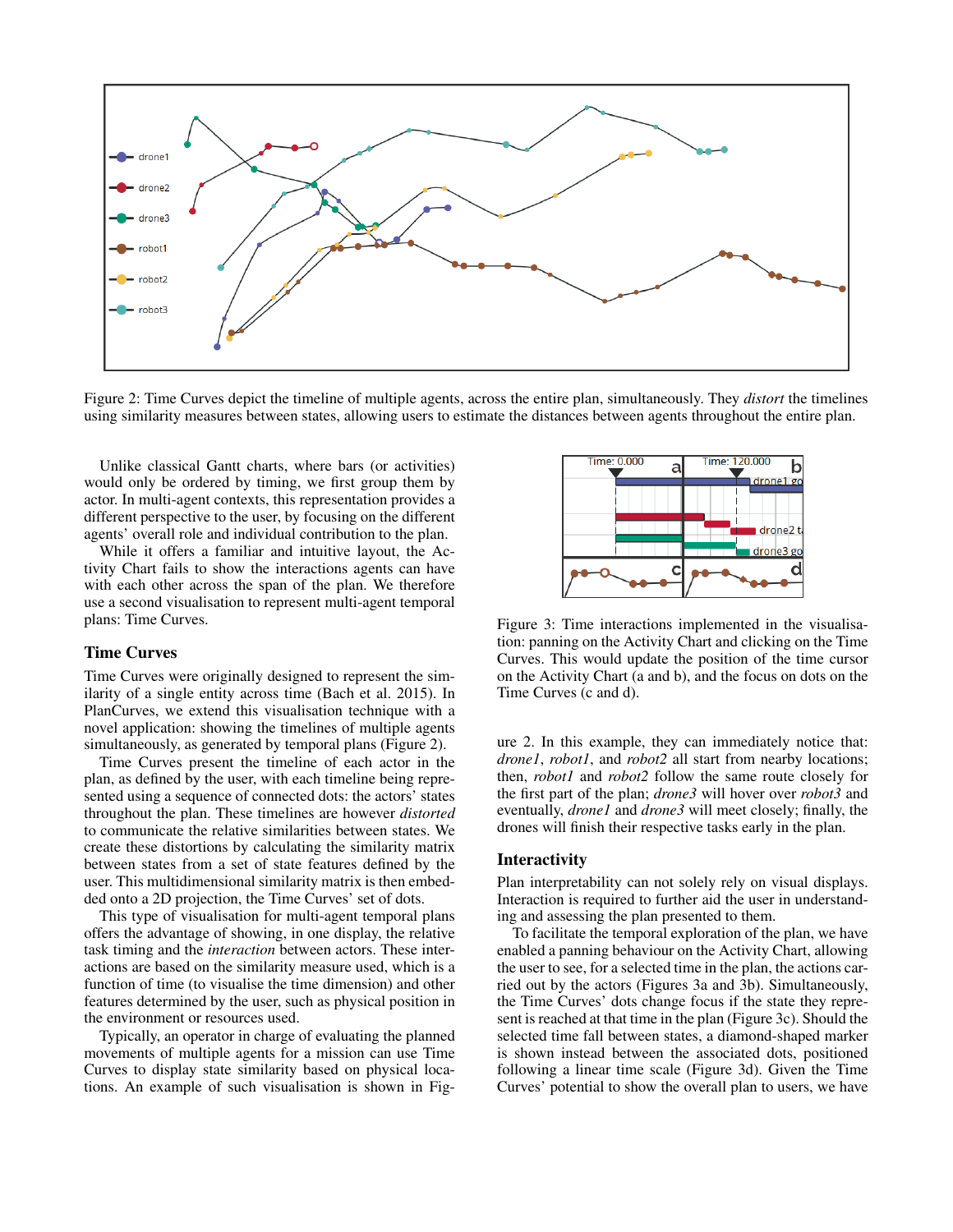

Figure 4: Adjusting the state feature weights (with sliders) allows users better control over the Time Curves. In this example, (a) shows the Time Curves with a stretched time axis, while keeping position weights (*X*, *Y*, and *Z*) to show relative distances. Increasing the weights of the feature *Valve* highlights the states where robots are operating on valves, i.e. using a resource (b). Having only position features allows the user to get a side view of the robots' paths in their environment (c): robots on the floor and drones up in the air.

also enabled a click behaviour on the dots to allow the users to reach and assess certain parts of the plan faster.

Contextual interactions were also added to help the user interpret the visualisations. Mousing over a bar or dot reveals a description of the associated action or state. These descriptions are initially partially hidden to keep the visualisation uncluttered and improve clarity. The actor's tracks (activity sequence, or timeline) are also highlighted to help the user analysing the two visualisations simultaneously.

Lastly, to support the readability of Time Curves, we have added zoom, pan, and rotation interactions, offering the user many viewpoints to analyse them. To support their interpretability, we have added weight sliders on the state features used to create the 2D embedding of these states. Figure 4 shows an example of this functionality, on a plan with six agents and six user-defined state features: *Time*; *X*, *Y*, and *Z* coordinates; the *Valve* operated on (if any); and the *Actor*. This level of control and adjustability over the feature weights enables users to get different perspectives on



Figure 5: Time Curves for the Sokoban problem 2 of IPC 2018. Looking at the generated plans, we can quickly understand that CP4TP, TFLAP, OPTIC, and TemPorAl propose almost identical solutions (the latter two Time Curves were generated with an inverted vertical axis). Although it starts similarly, POPCorn's solution finishes differently.

the time curves, in order to understand the importance of particular features and gain further insights into the plan.

#### Example Uses

PlanCurves is domain and planner agnostic. For example, we have been able to visualise the plans generated from five different planners for the *Sokoban*, *Road traffic*, *Airport*, and *Trucks* domains submitted to the temporal tracks of IPC 2018 (Coles, Coles, and Martinez 2018).

Using the Time Curves visualisations, we can quickly read the actors' interactions across the span of the plan. This also enables users to quickly compare plans. Figure 5 for example, shows the Time Curves of the five plans for the second Sokoban problem of IPC 2018. Looking at these Time Curves it becomes clear that CP4TP, TFLAP, and OP-TIC proposed almost identical solutions, although the Time Curves from the OPTIC plan have been inverted as an artefact of the projection. TemPorAl's solution differs slightly but retains a similar shape. Finally, we can see that POP-Corn's solution starts similarly, but soon differs.

This rapid analysis improves the assessment of plans by operators prior to their implementation. In the case of complex environments, it can be difficult for operators to parse and validate the safety of plans when multiple agents are involved. PlanCurves can assist this review by highlighting zones of close interactions.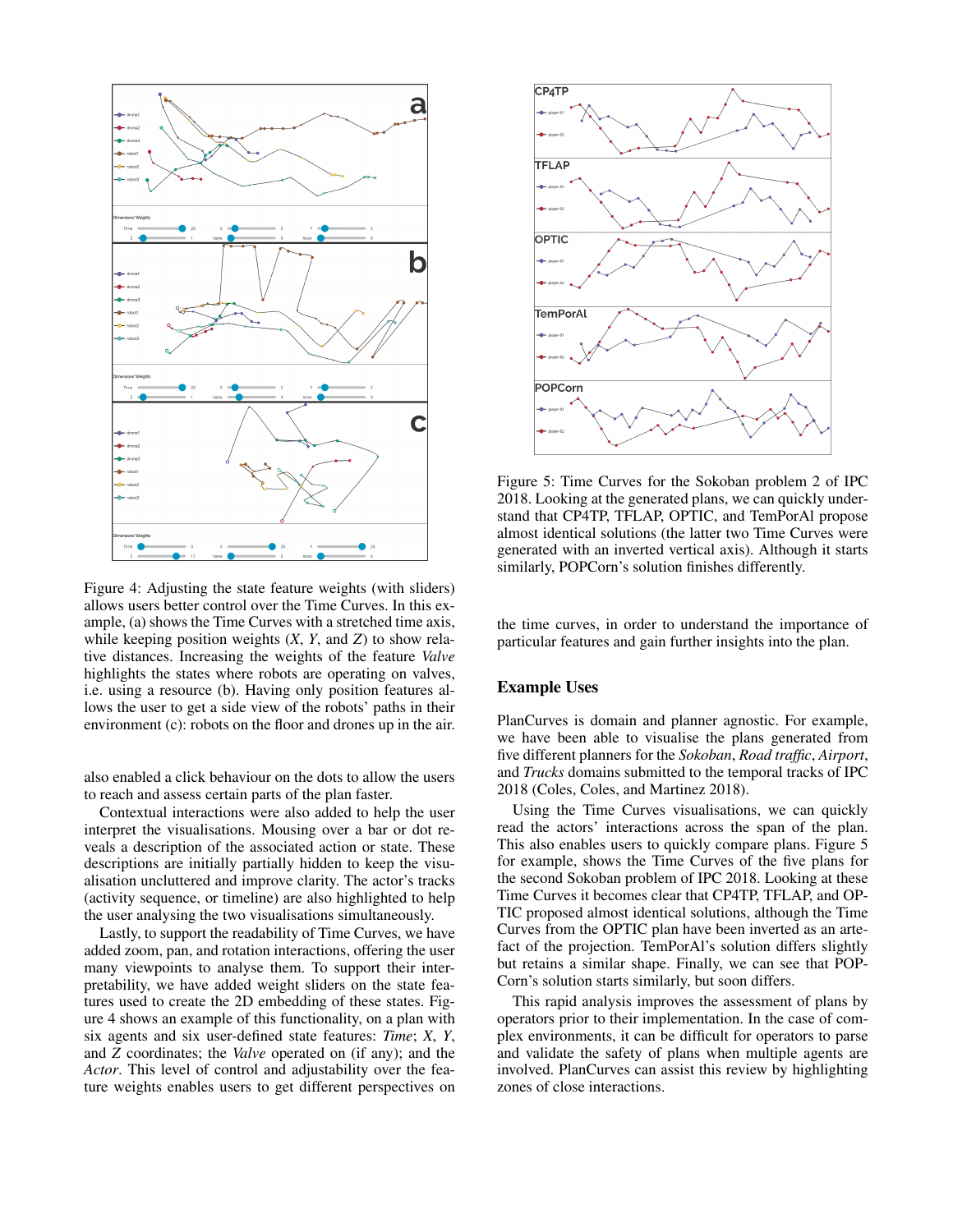

Figure 6: PlanCurves works in two phases: a) processing the plan data provided by the user, and b) visualising the generated action and state data to present back to the user.

### System

While the PlanCurves system was initially developed within a larger project, we have designed it to be domain and planner agnostic by allowing the data processing rules to be customised. As a result, we have developed PlanCurves as an online application to be available for practitioners to use in conjunction with any temporal planner and adapted to any domain specification that includes actors. In this section, we describe how the system works and the options available to users. The application only requires the user to load their plan as a text file. The plan is then processed to generate action and state data for the visualisation, which are then displayed on the interface (Figure 6).

We have observed that, although selected to compromise on competing factors (e.g., conciseness, usability, and performance), a planning domain model does not always provide the most appropriate information for creating plan visualisations. Similar limitations have been observed in the contexts of solvability (e.g., macro actions (Newton et al. 2007)), specifying control knowledge (e.g., concept learning (Martin and Geffner 2004)), and explainability (Lindsay 2019). This has led us to establish a loose coupling between our system and the specific planning domain, instead organising the system around the plan outputs directly. The system's operation relies on inference rules that connect the plan actions to states (similar to the states captured by the planning model) and interpretation rules, which organise the content (e.g., natural language annotations) for presentation purposes.

# Generating Action Data

The action data is directly generated from the plan file. The plan is firstly parsed to produce *raw* action data (Figure 7 *Parsing*): a list of action tokens and temporal information. The raw action is then interpreted to produce the final action data in a JSON format (Figure 7 *Interpreting*). Two elements are mandatory for the interpretation: a) the first item in the list of action tokens has to be the action name, and b) the action must have an actor. The interpretation then assumes the following default rules:

- The second item in the action token list is the actor;
- The other items constitute the actions' parameters;



Figure 7: Interpretation rules allow the user to define the action data and adapt it to their domain. In this example, after parsing an action from the plan, the system interprets it using the rule associated with the action name "*move*".

• The description of the action is simply the concatenated list of the action's name, actor, and parameters.

The user is, however, able to customise these rules, indicating, by index, which item is the action's actor, which items are parameters, and how the description should be constructed (Figure 7 *Interpretation Rule*).

This action data is directly used to render the Activity Chart. It is also the base for the state data.

### Generating State Data

State data is derived from the previously generated action data. For each action, the system infers a resulting state (Figure 8 *Inferring*). Initial states are also inferred from the first actions of each actor. By default, a state inherits the action name, actor, parameters and finish time (start time for initial states). However, users are able to provide rules for the state name and parameters (Figure 8 *Inference Rule*).

The state data is then further interpreted, adding a description and a list of features to the state (Figure 8 *Interpreting*). The list of features will be used to create the state similarity matrix before projecting the states for the Time Curves. The state time is automatically added to these features. Using interpretation rules, the user is allowed to provide their custom set of features, using a key-value map: the key being the feature's name, and the value a parameter index (Figure 8 *Interpretation Rule*). If no rules are provided, the state actor is added to the list of features by default.

Every type of state must have the same set of features. The user is able to propose numerical, categorical or ordinal features. If ordinal features are used, *Ordinal Feature Rules* must be provided, mapping the parameter value to its corresponding value on a numerical scale.

Two feature names are reserved and parsed differently by the system. By using "*actor*", a categorical feature taking the value of the state's actor will be created. Using "*position*" as a feature, the corresponding point coordinates will be used.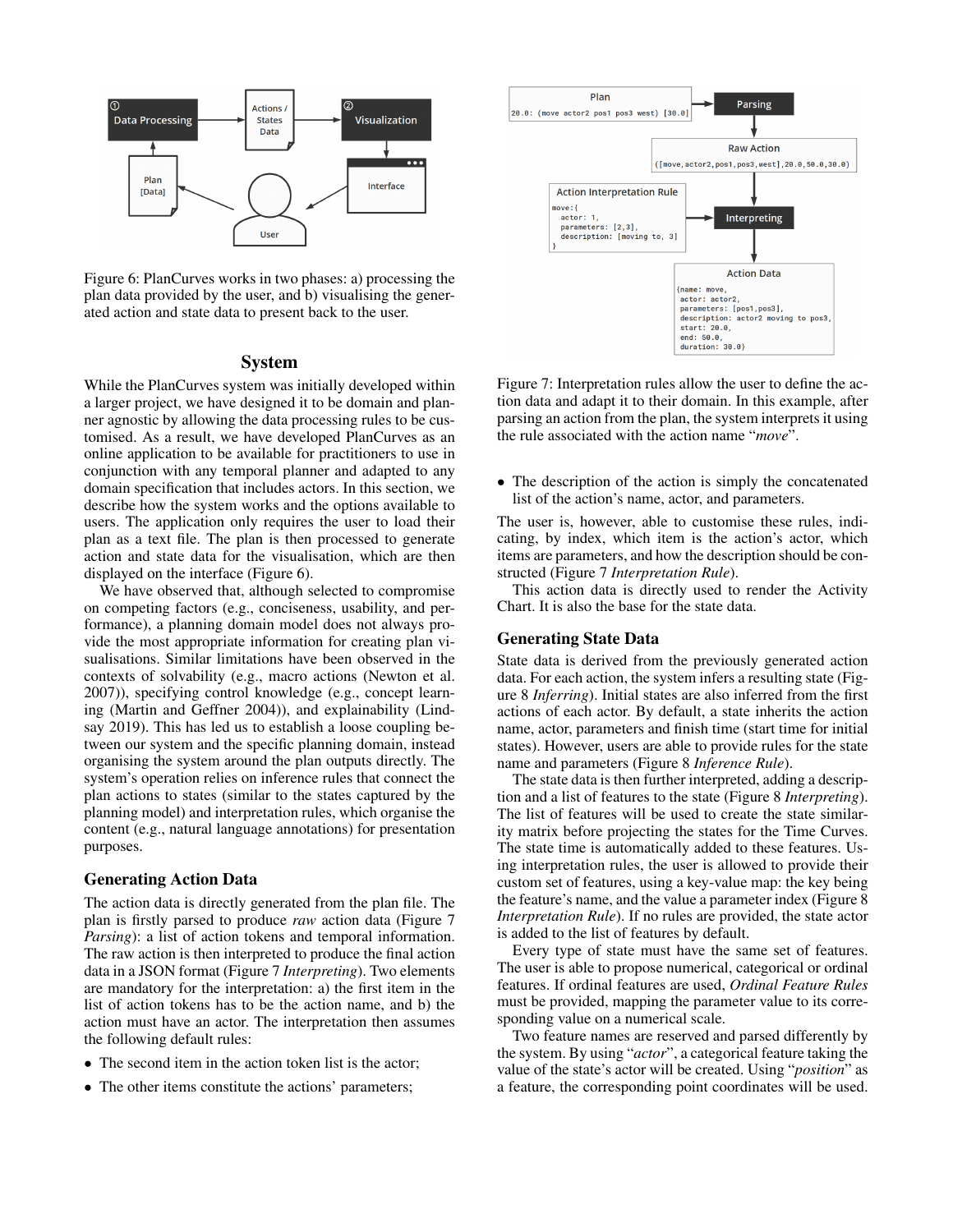

Figure 8: The user can describe how states should be generated. Following from Figure 7, the system will create and interpret an "*at*" state from the "*move*" action, using rules and roadmap information provided by the user.

These coordinates must be included in a Roadmap data file (Figure 8 *Roadmap*).

From the state data, the system will compute a distance (or dissimilarity) matrix. To support the combination of categorical and numerical features, we use the *general (dis)similarity coefficient* (Gower 1971). The distance between state  $x$  and  $y$  is computed as:

$$
d(x,y) = \frac{\sum_{f \in F} \omega_f \delta(x_f, y_f)}{\sum_{f \in F} \omega_f}
$$

Where: F is the set of state features,  $\omega_f$  is the weight of feature f, and  $\delta(x_f, y_f)$  is the distance between the features f of states x and y. If f is numerical,  $\delta(x_f, y_f)$  is the normalised difference between  $x_f$  and  $y_f$ ; if f is categorical and  $x_f = y_f$ ,  $\delta(x_f, y_f) = 0$  (1 otherwise). Finally, these state distances are passed to a dimensionality reduction algorithm (Multi-Dimensional Scaling - MDS), to generate the projection data for Time Curves (Brandes and Pich 2007).

### Additional Features

Generating Activity Charts and Time Curves visualisations forms the basis of the PlanCurves application. We have however implemented additional features to enhance the user's interaction with multi-agent temporal plans, in particular to support the analysis of plans evolving in an environment.

#### Scene Mapping

While Time Curves can give an overview of the agents' relative positions throughout the plan (if using their physical position as the basis for similarity), it fails to depict their accurate location within their environment. To support this type



Figure 9: The Scene Map simulation provides better estimations of the actors' physical location in their environment.



Figure 10: Path planning provides users with insights regarding the actors' planned movement and the potential zones of conflicts. Here we show, for the same plan, the Time Curves (a) with path planning, and (b) without path planning.

of analysis, we have implemented a Scene Map simulation (Figure 9), which shows, at any selected time of the plan, where the agents would be located using a top-down view. If the physical domain spans three dimensions (described in the Roadmap data file) the visualisation automatically includes an altitude axis too. Should the selected time correspond to an in-between-states stage for an actor, its position is estimated on a linear scale between the two states.

To use this visualisation, the user has to include the "*position*" feature for states, defining which parameter describes a physical point. Additionally, a Roadmap data file must be provided, including a list of points, with name and coordinates, and details about the environment (minimum and maximum of each spatial axis used).

### Path Planning

Planners are often limited by their representation of space, and with complex environments, they can only implement a limited number of waypoints. To complement temporal planners and overcome this limitation, PlanCurves offers the possibility to have paths between points computed using a path planner based on A\* search with a Euclidean distance heuristic (Hart, Nilsson, and Raphael 1968).

This can be achieved if the user provides a Roadmap data file detailing the neighbours of each waypoint. In addition,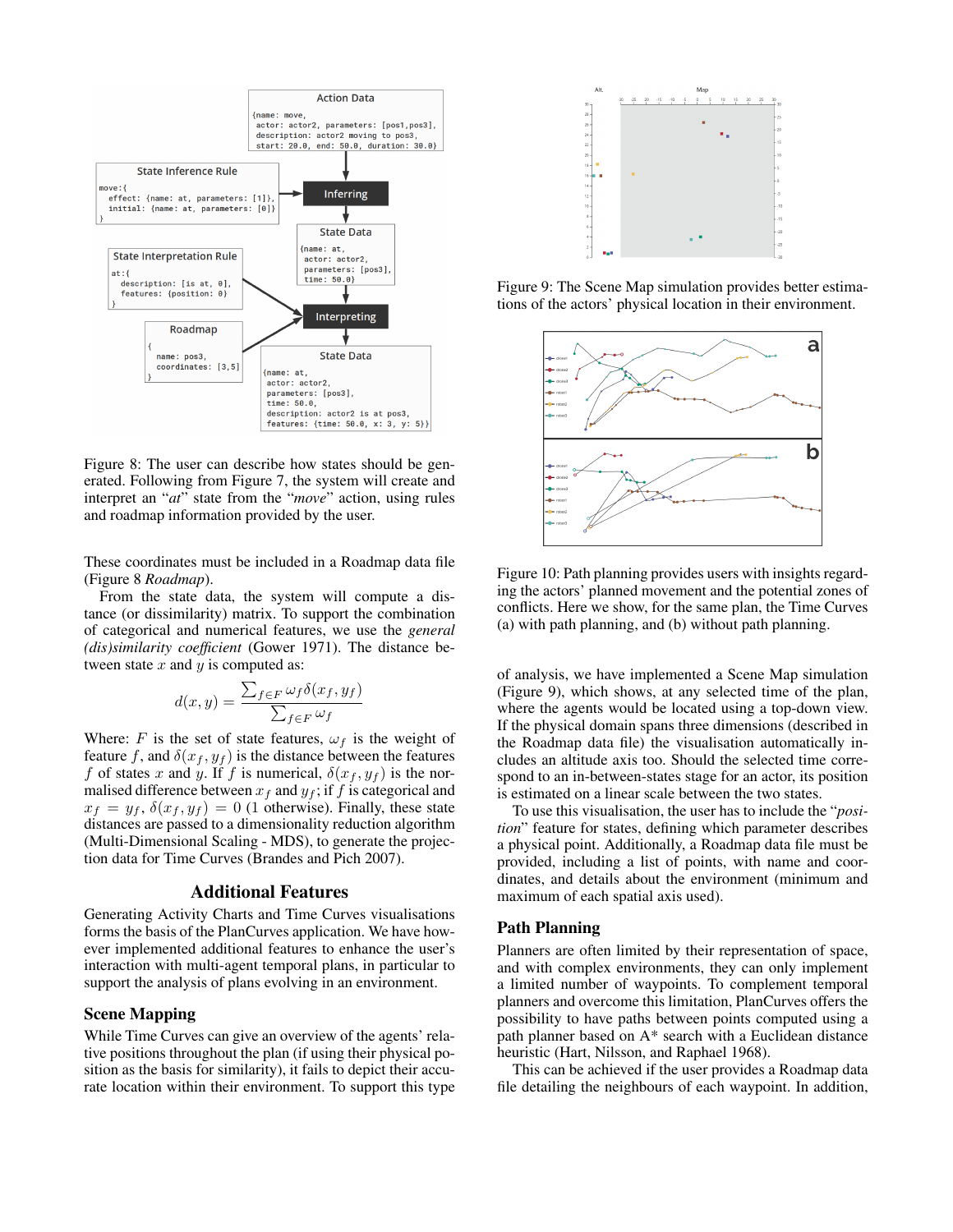the user must describe which actions involve a movement by using a "*waypoints*" rule detailing which action parameters are the starting and finishing positions.

After getting a path, PlanCurves would then generate subactions to represent it, and later sub-states. These sub-states are directly shown in the Time Curves visualisation (Figure 10). To keep the Activity Chart uncluttered, sub-actions are only displayed when the user decides to expand (by clicking) the initial movement action.

### Limitations and Future Work

The system described above constitutes the core of Plan-Curves: a customisable visualisation interface for multiagent temporal plans. It, however, still presents constraints and opportunities for future development and integration with other systems.

We must first acknowledge that PlanCurves was constructed to highlight the interaction between multiple agents. Its design is therefore actor-driven, and it assumes that the plans it represents have clear and identifiable actors.

In its current implementation, PlanCurves can only parse and visualise "*simple*" actions, that is, actions representing a single task using a single actor. Future instances of Plan-Curves will allow users to detail, in action interpretation rules, whether an action is composite and should therefore be interpreted as multiple linked sub-actions. Such links will also be represented in the visualisations.

Concerning the visualisations, one major limitation for the user is the lack of visual encoding to easily distinguish between actions or states with different types. For example, whether an actor is planned to simply navigate or to perform a manoeuvre, both associated bars or dots will look identical to the user. Icons, or glyphs, are a type of categorical graphical encoding that would allow users to identify actions and states faster (Borgo et al. 2013).

Ultimately, we wish to allow PlanCurves to connect to other planning systems and give end-users more control and features over their domains, problems, and plans.

Integration with online planners could be beneficial to end-users and provide more functionalities. For example, planning.domains (Muise 2016) which already includes a set of simple visualisation tools as addons. Beyond the representation of plans generated by such systems, one could imagine the possibility for non-technical users to design and better control queries to the planner (e.g. updating problems) through interactive visualisations which improve their comprehension and context awareness. In particular, this could support explainability features, such as "*what-if* " queries to the planner (Fox, Long, and Magazzeni 2017).

PlanCurves infers state information from the plan provided by the user. While it opens customisability to better suit the user's needs, these state properties are limited in comparison to those used within planners. Connecting to systems such as VAL (Howey, Long, and Fox 2004) would enable the system to infer more state properties with better accuracy. Other information such as action dependency would allow further explainability for the end-user, such as "why" or "why-not" queries.

Finally, we note that implementing A\* poses a limitation to the wide variety of path planning algorithms available. Additional work towards that feature should include giving more integrated options to the user (algorithms and heuristics) or enable externally-implemented algorithms to be used, supported by a semantic attachments interface.

# **Conclusion**

In this paper, we address the issue of plan visualisation for end-users by presenting PlanCurves, an online application designed to visualise multi-agent temporal plans. We have focused this application around two main visualisations:

- an Activity chart, showing the listing and timing of proposed actions, grouped by actors to provide a rapid understanding of the different agents' missions; and
- Time Curves, projecting the timelines of each agent onto a 2D display using their relative similarities, as defined by the user, to produce an at-a-glance overview of the plan and the interactions between the agents.

We have designed PlanCurves to be planner and domain agnostic, making it usable for all practitioners. In particular, we have described how users can use it to customise the interpretation of plans for their needs and proposed several uses for it. While it is presently being used within a larger project with real-world industrial applications, we believe it can be used by others for a variety of purposes.

We have laid out possible extensions of this work, and hope it enables future collaboration within the community to facilitate the communication of plans to users.

# Acknowledgement

This work was funded and supported by the ORCA Hub (orcahub.org), under EPSRC grant EP/R026173/1. PlanCurves is available at: strategicfutures.org/PlanCurves.

### References

Bach, B.; Shi, C.; Heulot, N.; Madhyastha, T.; Grabowski, T.; and Dragicevic, P. 2015. Time curves: Folding time to visualize patterns of temporal evolution in data. *IEEE transactions on visualization and computer graphics* 22(1):559– 568.

Barreiro, J.; Boyce, M.; Do, M.; Frank, J.; Iatauro, M.; Kichkaylo, T.; Morris, P.; Ong, J.; Remolina, E.; Smith, T.; et al. 2012. Europa: A platform for ai planning, scheduling, constraint programming, and optimization. *4th International Competition on Knowledge Engineering for Planning and Scheduling (ICKEPS)*.

Batrinca, L.; Khan, M. T.; Billman, D.; Aydemir, B.; and Convertino, G. 2013. A timeline visualization for multiteam collaborative planning. In *CHI'13 Extended Abstracts on Human Factors in Computing Systems*, 157–162. ACM.

Borgo, R.; Kehrer, J.; Chung, D. H.; Maguire, E.; Laramee, R. S.; Hauser, H.; Ward, M.; and Chen, M. 2013. Glyphbased visualization: Foundations, design guidelines, techniques and applications. In *Eurographics (STARs)*, 39–63.